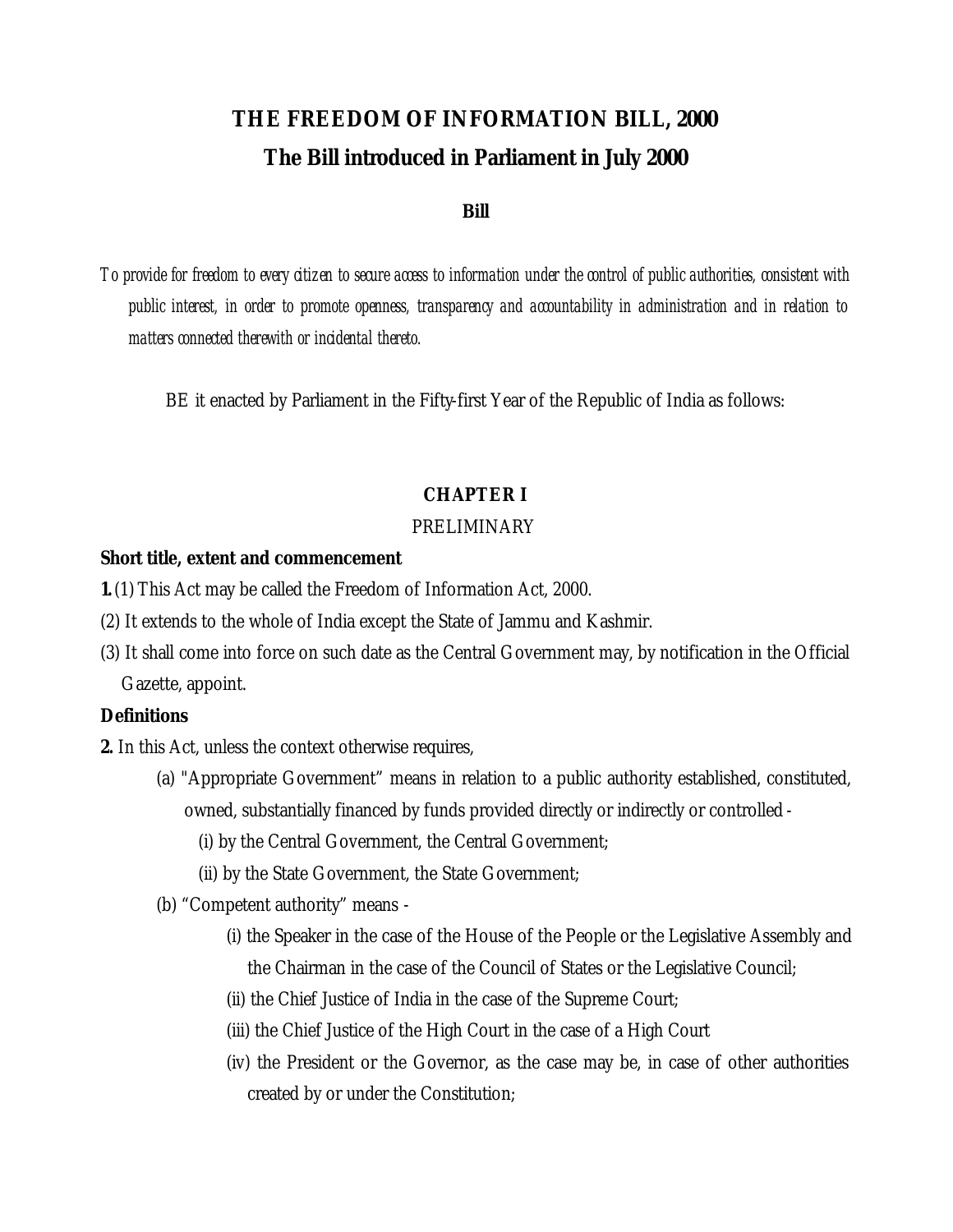- (*c*) "freedom of information" means the right to obtain information from any public authority by means of,
	- (i) inspection, taking of extracts and notes;
	- (ii) certified copies of any records of such public authority;
	- (iii) diskettes, floppies or in any other electronic mode or through printouts where such information is stored in a computer or in any other device;
- (d) "Information" means any material relating to the administration, operations or decisions of a public authority;
- (e) "prescribed" means prescribed by rules made under this Act by the appropriate Government or the competent authority, as the case may be;
- (f) "public authority" means any authority or body established or constituted,-
	- (i) by or under the Constitution;
	- (ii) by any law made by the appropriate Government,
	- and includes any other body owned, controlled or substantially financed by funds provided directly or indirectly by the appropriate Government;
- (g) "Public Information Officer" means the Public Information Officer appointed under subsection (1) of section 5;
- (h) "record" includes
	- (i) any document, manuscript and file;
	- (ii) any microfilm, microfiche and facsimile copy of a document;
	- (iii) any reproduction of image or images embodied in such microfilm (whether enlarged or not); and
	- (iv) any other material produced by a computer or by any other device;
- (i) "third Party" means a person other than the person making a request for information and includes a public authority.

## **CHAPTER II**

## FREEDOM OF INFORMATION AND OBLIGATIONS OF PUBLIC AUTHORITIES

#### **Freedom of Information**

**3.** Subject to the provisions of this Act, all citizens shall have freedom of information.

#### **Obligations on public authorities**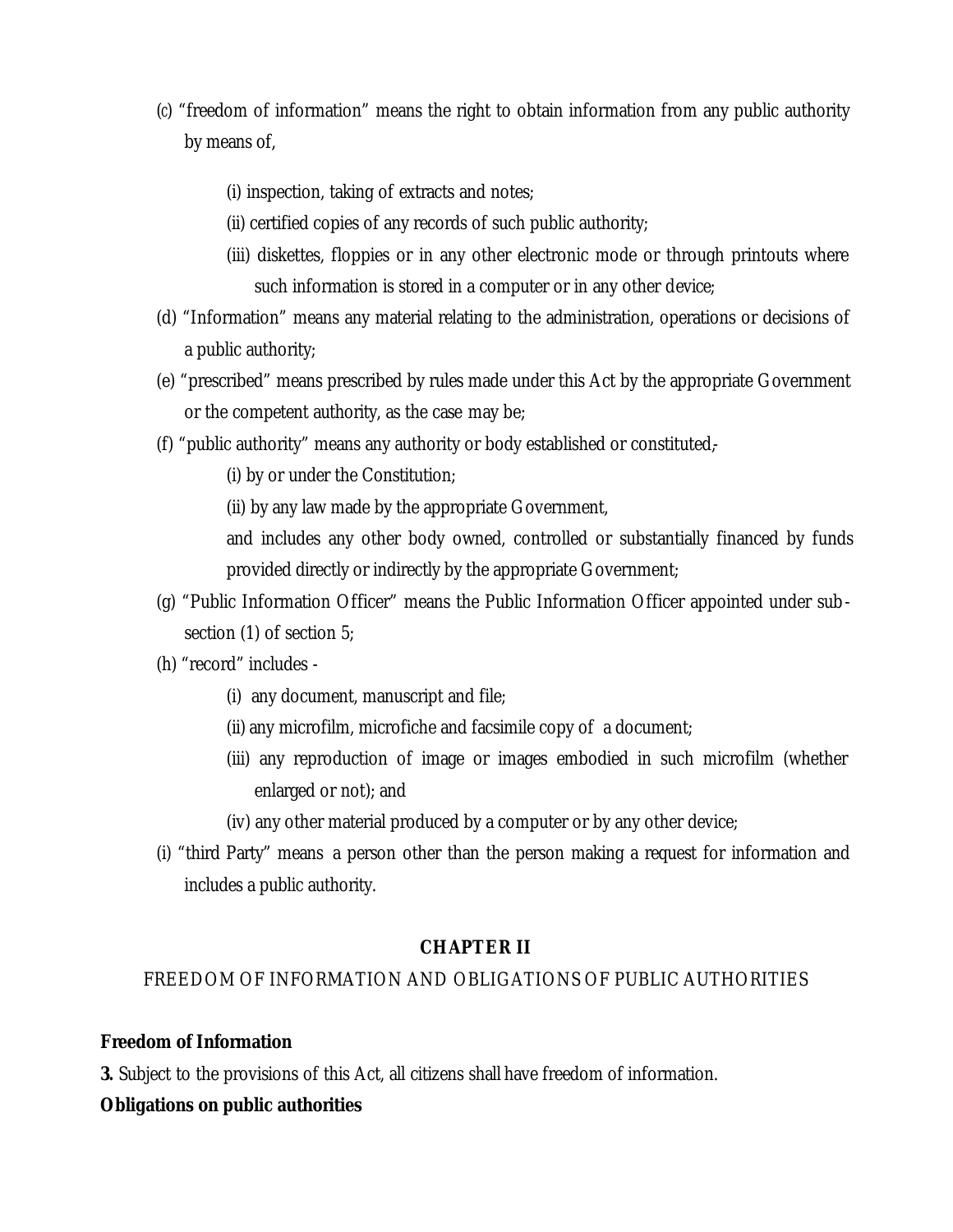- **4.** Every public authority shall
	- (a) maintain all its records, in such a manner and form as is consistent with its operational requirements duly catalogued and indexed;
	- (b) publish at such intervals as may be prescribed by the appropriate Government or competent authority,-
		- (i) the particulars of its organisation, functions and duties;
		- (ii) the powers and duties of its officers and employees and the procedure followed by them in the decision making process;
		- (iii) the norms set by the public authority for the discharge of its functions;
		- (iv) rules, regulations, instructions, manuals and other categories of records under its control used by its employees for discharging its functions;
		- (v) the details of facilities available to citizens for obtaining information; and
		- (vi) the name, designation and other particulars of the Public Information Officer.
	- (c) publish all relevant facts concerning important decisions and policies that affect the public while announcing such decisions and polices;
	- (d) give reasons for its decisions, whether administrative or quasi-judicial to those affected by such decisions;
	- (e) before initiating any project, publish or communicate to the public generally or to the persons affected or likely to be affected by the project in particular, the facts available to it or to which it has reasonable access which in its opinion should be known to them in the best interests of maintenance of democratic principles.

#### **Appointment of Public Information Officers**

**5.** (1) Every public authority shall for the purposes of this Act, appoint one or more officers as Public Information Officers.

(*2*) Every Public Information Officer shall deal with requests for information and shall render reasonable assistance to any person seeking such information.

(3) The Public Information Officer may seek the assistance of any other officer as he considers necessary for the proper discharge of his duties.

(4) Any officer whose assistance has been sought under sub-section (*3*), shall render all assistance to the Public Information Officer seeking his assistance.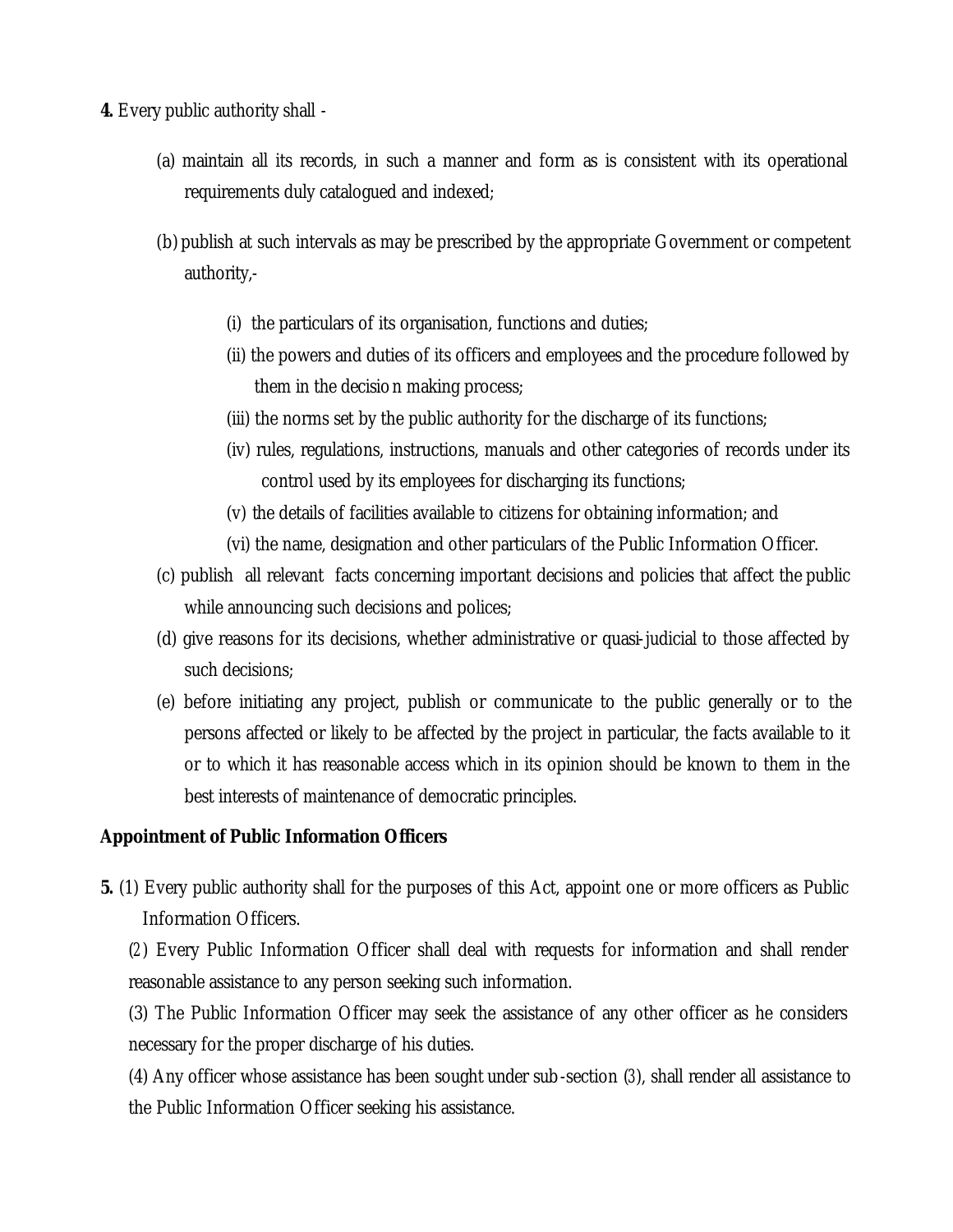## **Request for obtaining information**

**6.** A person desirous of obtaining information shall make a request in writing, or through electronic means, to the concerned Public Information Officer specifying the particulars of the information sought by him:

Provided that where such request cannot be made in writing, the Public Information Officer shall render all reasonable assistance to the person making the request orally to reduce it in writing.

## **Disposal of requests**

**7.** (1) On receipt of a request under section 6, the Public Information Officer shall, as expeditiously as possible, and in any case within thirty days of the receipt of the request, either provide the information requested on payment of such fees as may be prescribed or reject the request for any of the reasons specified in section 8 and 9:

Provided that where it is decided to provide the information on payment of any further fee representing the cost of providing the information, he shall send an intimation to the person making the request, giving details of the fees determined by him, requesting him to deposit the fees and the period intervening between the despatch of the said intimation and payment of fees shall be excluded for the purpose of calculating the period of thirty days referred to above.

(2) Before taking any decision under section (1), the Public Information Officer shall take into consideration the representation made by a third party under section 11.

(3) Where a request is rejected under sub-section (2), the Public Information Officer shall communicate to the person making the request, -

- (i) the reasons for such rejection;
- (ii) the period within which the appeal against such rejection may be preferred;
- (iii) the particulars of the appellate authority.

(4) Information shall ordinarily be provided in the form in which it is sought unless it would disproportionately divert the resources of a public authority or would be detrimental to the safety or preservation of the record in question.

## **Exemption from disclosure of information**

**8.** (1) Notwithstanding anything hereinbefore contained, the following information not being information relating to any matter referred to in sub-section (2), shall be exempted from disclosure, namely:-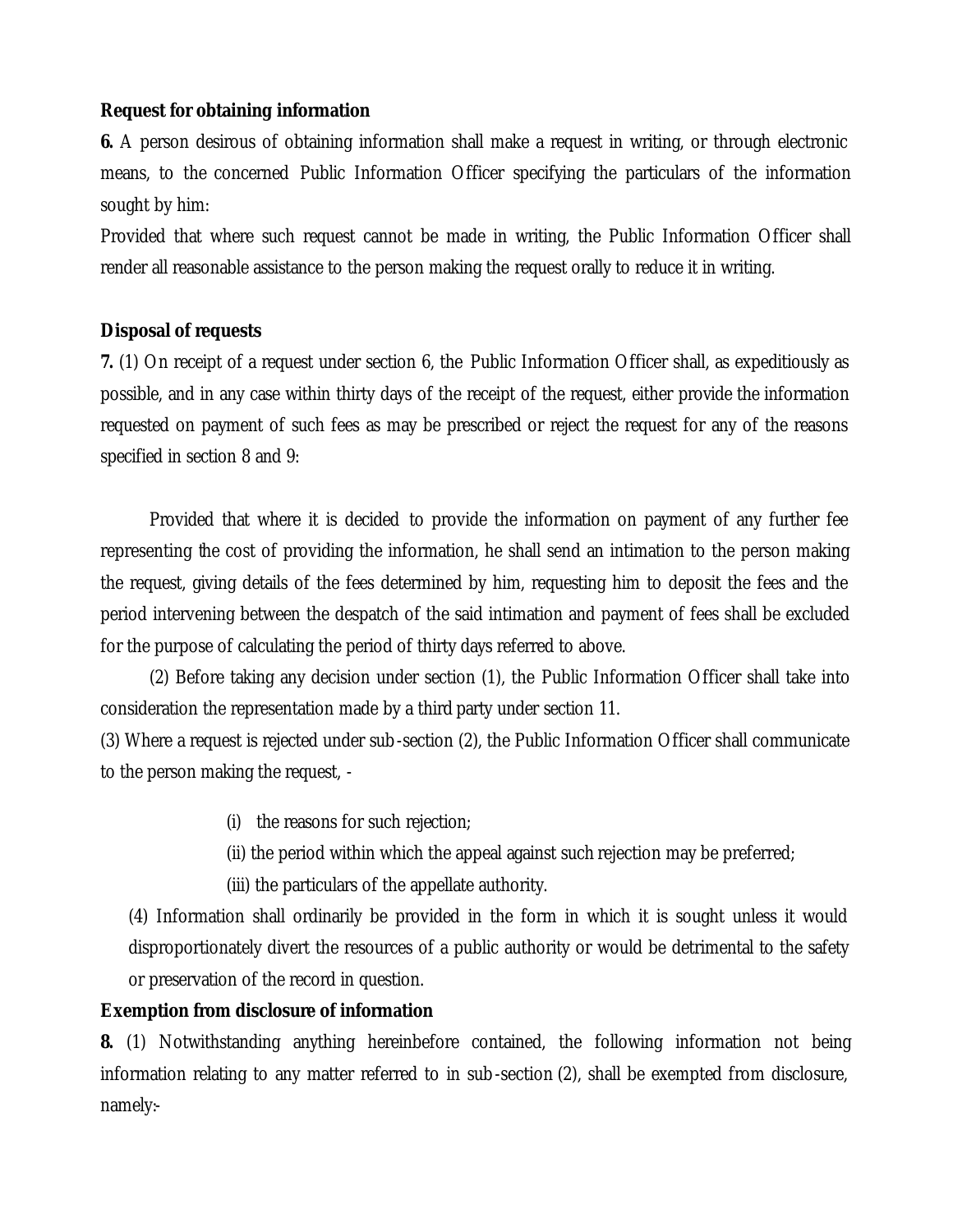(a) information, the disclosure of which would prejudicially affect the sovereignty and integrity of India, security of the State, strategic scientific or economic interest of India or conduct of international relations;

(b) information, the disclosure of which would prejudicially affect public safety and order, detection and investigation of an offence or which may lead to an incitement to commit an offence or prejudicially affect fair trial or adjudication of a pending case;

(c) information, the disclosure of which would prejudicially affect the conduct of Centre-State relations, including information exchanged in confidence between the Central and State Governments or any of their authorities or agencies.

(d) Cabinet papers including records of the deliberations of the Council of Ministers, Secretaries and other officers;

(e) minutes or records of advice including legal advice, opinions or recommendations made by an officer of a public authority during the decision making process prior to the executive decision or policy formulation;

(f) trade or commercial secrets protected by law or information, the disclosure of which would prejudicially affect the legitimate economic and commercial interests or the competitive position of a public authority; or would cause unfair gain or loss to any; person.

(g) information, the disclosure of which may result in the breach of privileges of Parliament or the Legislature of a State, contravention of a lawful order of a court.

(2) Any information relating to any occurrence, event or matter which has taken place occurred or happened twenty-five years before the date on which any request is made under section 6 shall be provided to any person making a request under that section:

Provided that where any question arises as to the date from which the said period of twenty-five years has to be computed, the decision of the Central Government shall be final.

## **Grounds for refusal of access in certain cases**

**9.** Without prejudice to the provisions of section 8, a Public Information Officer may reject a request for information also where such request -

(a) is too general in nature or is of such a nature that, having regard to the volume of information required to be retrieved or processed would involve disproportionate diversion of the resources of a pubic authority or would adversely interfere with the functioning of such authority: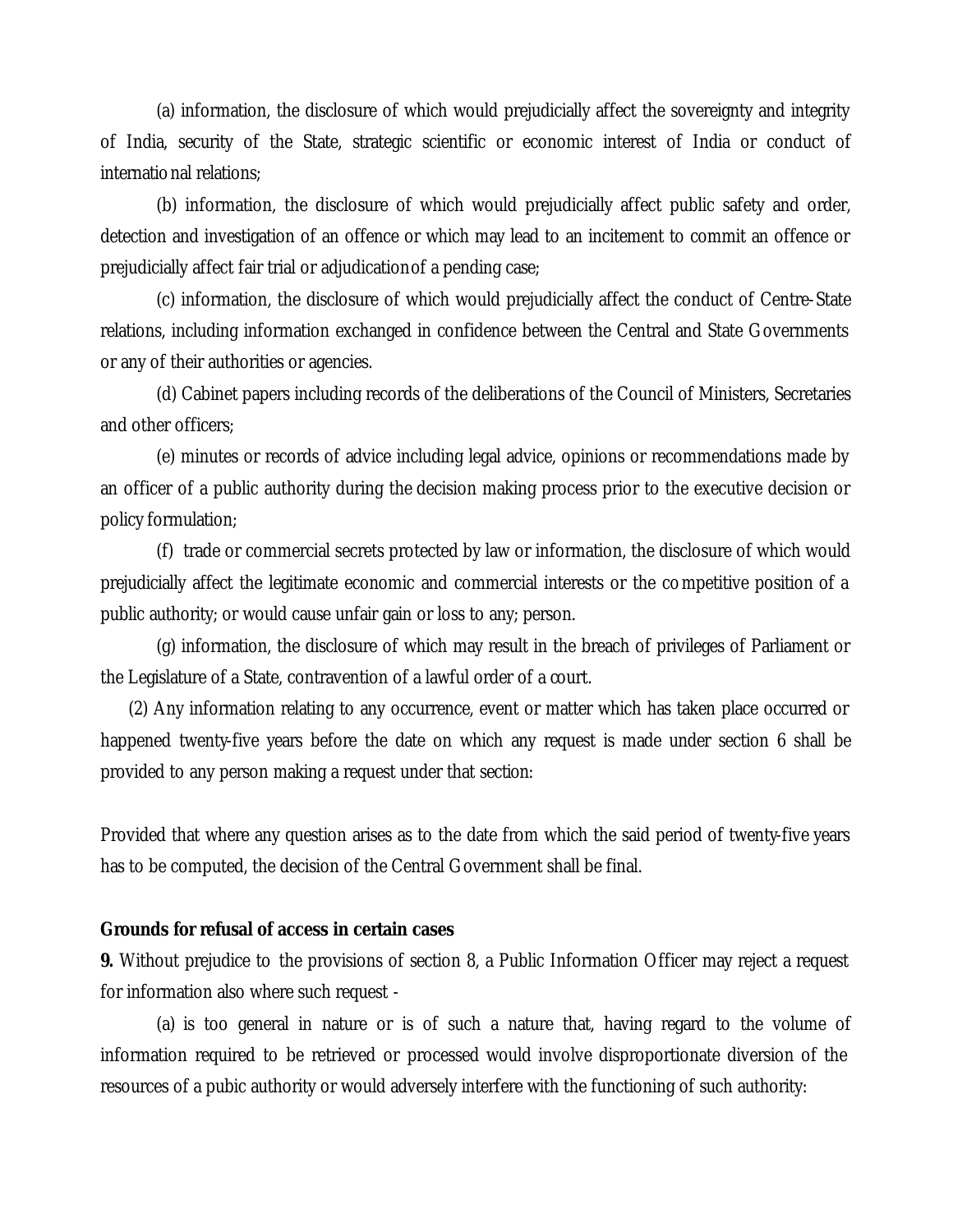Provided that where such request is rejected on the ground that the request is too general, it would be the duty of the Public Information officer to render help as far as possible to the person making request to reframe his request in such a manner as may facilitate compliance with it;

(b)relates to information that is required by law, rules, regulations or orders to be published at a particular time and such information is likely to be so published within thirty days of the receipt of such request; or

- (c) relates to information that is contained in published material available to public;
- (d) relates to information which would cause unwarranted invasion of the privacy of any person.

#### **Severability**

**10.** If a request for access to information is rejected on the ground that it is in relation to information which is exempted from disclosure, then notwithstanding anything contained in this Act, access may be given to that part of the record which does not contain any information that is exempted from disclosure under this Act and which can reasonably be severed from any part that contains exempted information.

## **Third party information**

**11**. Where a public authority intends to disclose information on a request made by a party which relates to, or has been supplied by a third party and has been treated as confidential by that third party, the Public Information Officer shall by notice to such third party invite representation against the proposed disclosure, if any, within fifty days from the date of receipt of such notice:

Provided that except in the case of trade or commercial secrets protected by law, disclosure may be allowed if the public interest in disclosure outweighs in importance any possible harm or injury to the interest of such third party.

## **Appeals**

**12.** (1) Any person aggrieved by a decision of the Public Information Officer may, within thirty days of receipt of such decision, prefer an appeal to such authority as may be prescribed: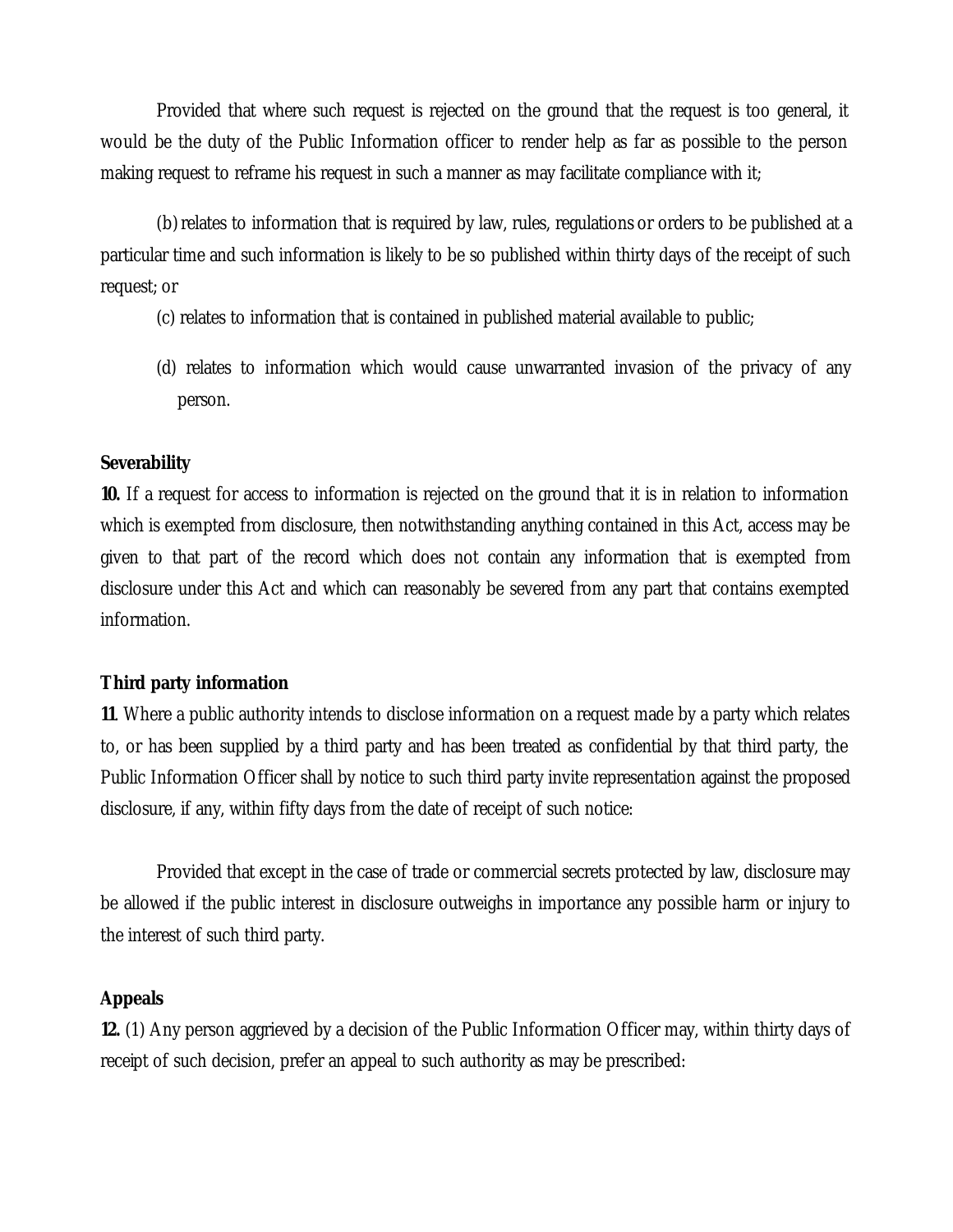Provided that such authority may entertain the appeal after the expiry of the said period of thirty days if it is satisfied that the appellant was prevented by sufficient cause from filing the appeal in time.

(2) A second appeal against the decision under sub-section (1) shall lie within thirty days of such decision, to the Central Government or the State Government or the competent authority, as the case may be:

Provided that the Central Government or the State Government or the competent authority, as the case may be, may entertain the appeal after the expiry of the said period of thirty days if it is satisfied that the appellant was prevented by sufficient cause from filing the appeal in time.

(3) The appeals referred to in sub-sections (1) and (2) shall be disposed of within thirty days of the receipt of such appeals or within such extended period, as the case may be, for reasons to be recorded in writing.

(4) If the decision of the Public Information Officer against which the appeal is preferred under sub-section (1) or (2) also relates to information of third party, the appellate authority shall give a reasonable opportunity of being heard to that third party.

#### **CHAPTER III**

#### MISCELLANEOUS

#### **Protection of action taken in good faith**

**13.** No suit, prosecution or other legal proceeding shall lie against any person for anything which is in good faith done or intended to be done under this Act or any rule made thereunder.

#### **Act to have an overriding effect**

**14.** The provisions of the Official Secrets Act, 1923 and every other Act in force shall cease to be operative to the extent to which they are inconsistent with the provisions of this Act.

#### **Bar of jurisdiction of Courts**

**15.** No Court shall entertain any suit, application or other proceeding in respect of any order made under this Act and no such order shall be called in question otherwise than by way of an appeal under this Act.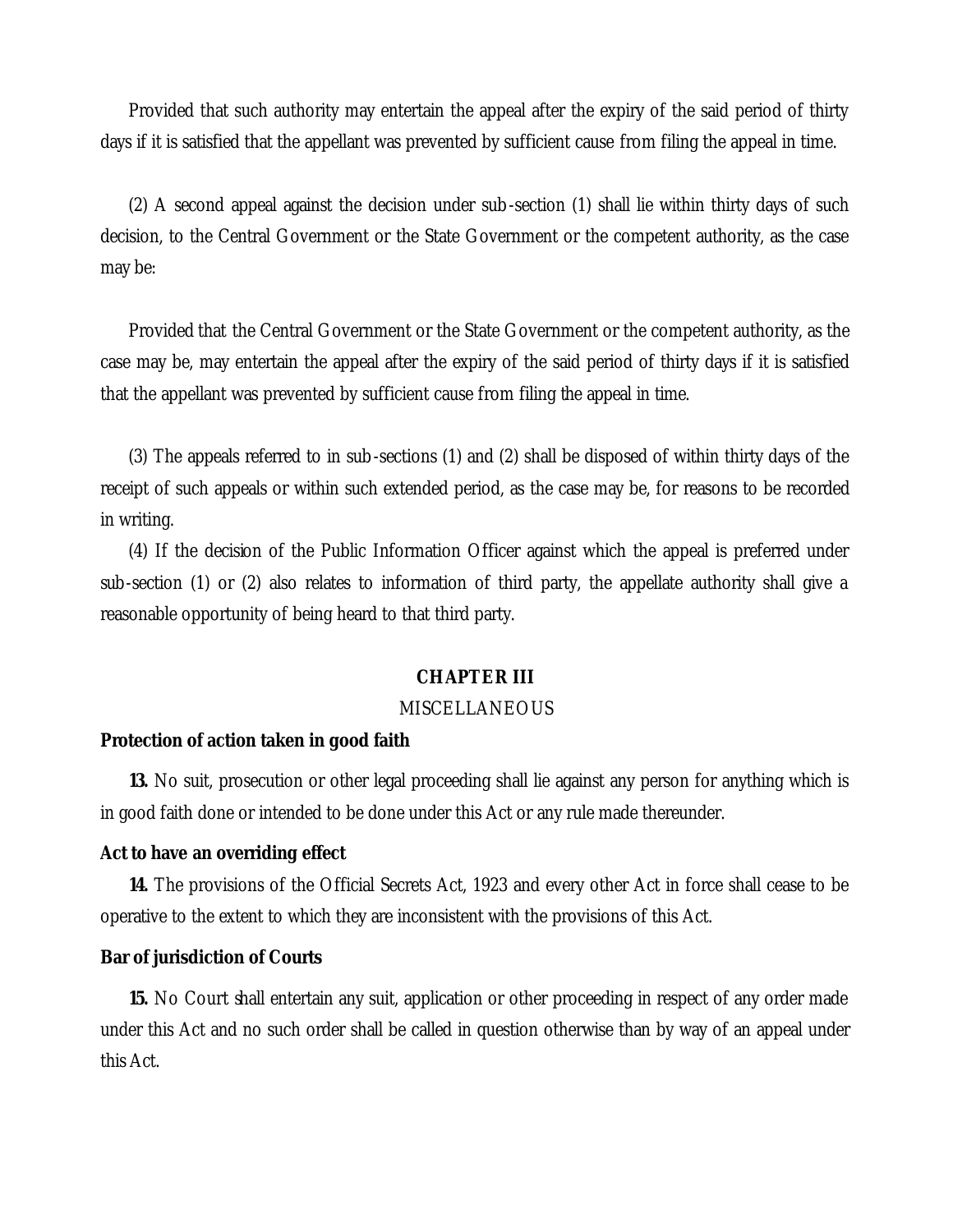## **Act not to apply to certain organisations**

**16.** (1) Nothing contained in this Act,-

(a) shall apply to the intelligence and security organisations, specified in the Schedule being organisations established by the Central or a State Government or any information furnished by such organisations to the respective Governments;

(b) shall until Part B of the Schedule is amended under sub-section (2) apply to the intelligence and security organisations by whatever name called discharging their functions as such under the State Governments.

(2) The Central Government may, by notification in the Official Gazette, amend the Schedule by including therein any other intelligence or security organisation established by the Central or a State Government or omitting therefrom any organisation already specified therein and on the publication of such notification, such organisation shall be deemed to be included in or, as the case may be, omitted from the Schedule.

(3) Every notification issued under sub-section (2), shall be laid before each House of Parliament.

## **Power to make rules by Central Government**

**17.** (1) The Central Government may, by notification in the Official Gazette, make rules to carry out the provisions of this Act.

(2) In particular, and without prejudice to the generality of the foregoing power, such rules may provide for all or any of the following matters, namely:-

- (a) intervals at which the matters referred to in the sub-clauses (i) to (vi) of clause (b) of section 4 shall be published;
- (b) the fee payable under sub-section (1) of section 7;
- (c) the other authority before whom an appeal may be preferred under sub-section (1) of section 12;
- (d) any other matter which is required to be, or maybe prescribed.

### **Power to make rules by State Government**

**18.** (1) The State government may, by notification in the Official Gazette, make rules to carry out the provisions of this Act.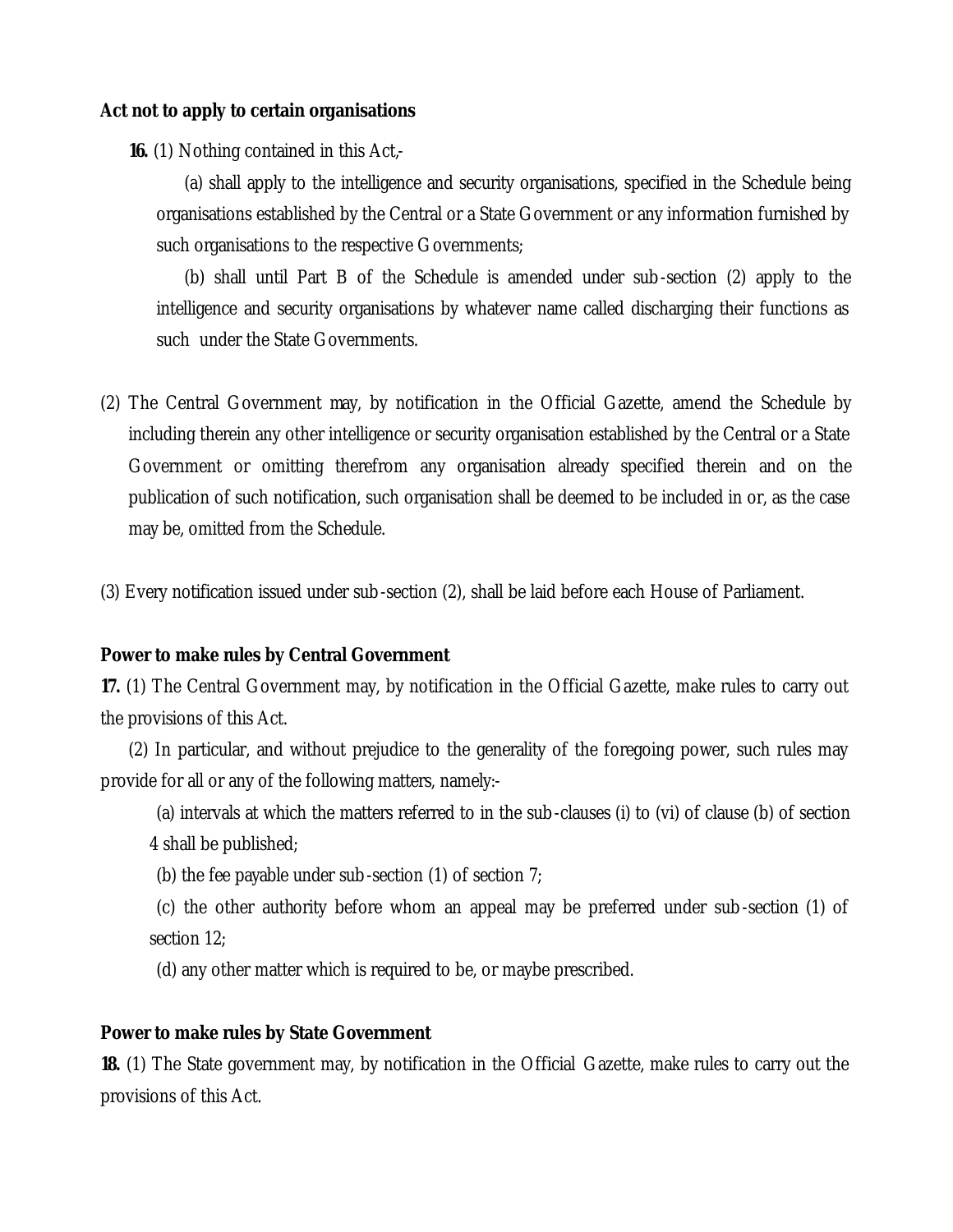(*2*) In particular, and without prejudice to the generality of the foregoing power, such rules may provide for all or any of the following matters, namely:-

(*a)* the fee payable under sub-section (1) of section 7;

(*b)* the authority before whom an appeal may be preferred under sub-section (1) of Section 12;

(*c)* any other matter which is required to be, or maybe, prescribed;

Provided that initially the rules shall be made by the Central Government by notification in the Official Gazette.

## **Rule making power by competent authority**

**19.** (1) The competent authority may, by notification in the Official Gazette, make rules to carry out the provisions of this Act.

(*2*) In particular, and without prejudice to the generality of the foregoing power, such rules may provide for all or any of the following matters, namely:-

(a) the fee payable under sub-section (1) of section 7;

(b) the other authority before whom the appeal maybe preferred under subsection (1) of section 12;

(c) any other matter which is required to be, or maybe, prescribed.

#### **Laying of rules**

**20.** (1) Every rule made by the Central Government under this Act shall be laid, as soon as may be after it is made, before each House of Parliament, while it is in session, for a total period of thirty days which may be comprised in one session or in two or more successive sessions, and if, before the session or the successive sessions aforesaid, both Houses agree in making any modification in the rule, or both Houses agree that the rule should not be made, the rule shall thereafter have effect only in such modified form or be of no effect, as the case maybe; so, however, that any such modification or annulment shall be without prejudice to the validity of anything previously done under that rule.

(2) Every rule made under this Act by a State Government shall be laid, as soon as may be after it is notified, before the State Legislature.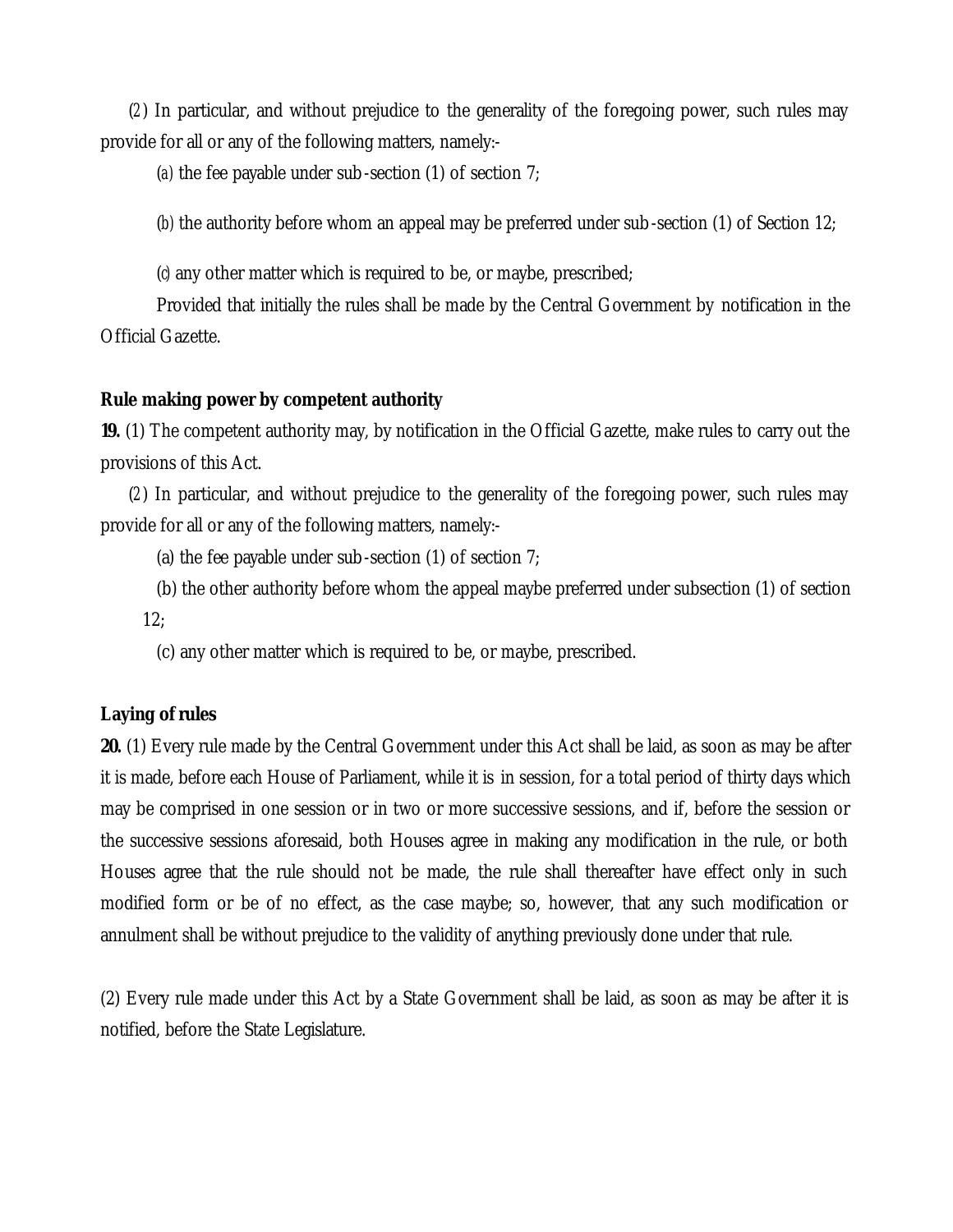## **Power to remove difficulties**

**21.** (1) If any difficulty arises in giving effect to the provisions of this Act, the Central Government may, by order published in the Official Gazette, make such provisions not inconsistent with the provisions of this Act as appears to it to be necessary or expedient for removal of the difficulty:

Provided that no such order shall be made after the expiry of a period of two years from the date of the commencement of this Act.

(2) Every order made under this section shall, as soon as maybe after it is made, be laid before the Houses of the Parliament.

## **THE SCHEDULE**

(*See* Section 16)

## **PART A**

*INTELLIGENCE AND SECURITY ORGANISATIONS ESTABLISHED BY THE CENTRAL GOVERNMENT*

- 1. Intelligence Bureau.
- 2. Research and Analysis Wing of the Cabinet Secretariat.
- 3. Directorate of Revenue Intelligence.
- 4. Central Economic Intelligence Bureau.
- 5. Directorate of Enforcement.
- 6. Narcotics Control Bureau.

## **PART B**

*INTELLIGENCE AND SECURITY ORGANIZATIONS ESTABLISHED BY THE STATE GOVERNMENT*

Name of the Organization Name of the State

|  | $\sim$ |  |
|--|--------|--|

2.

3.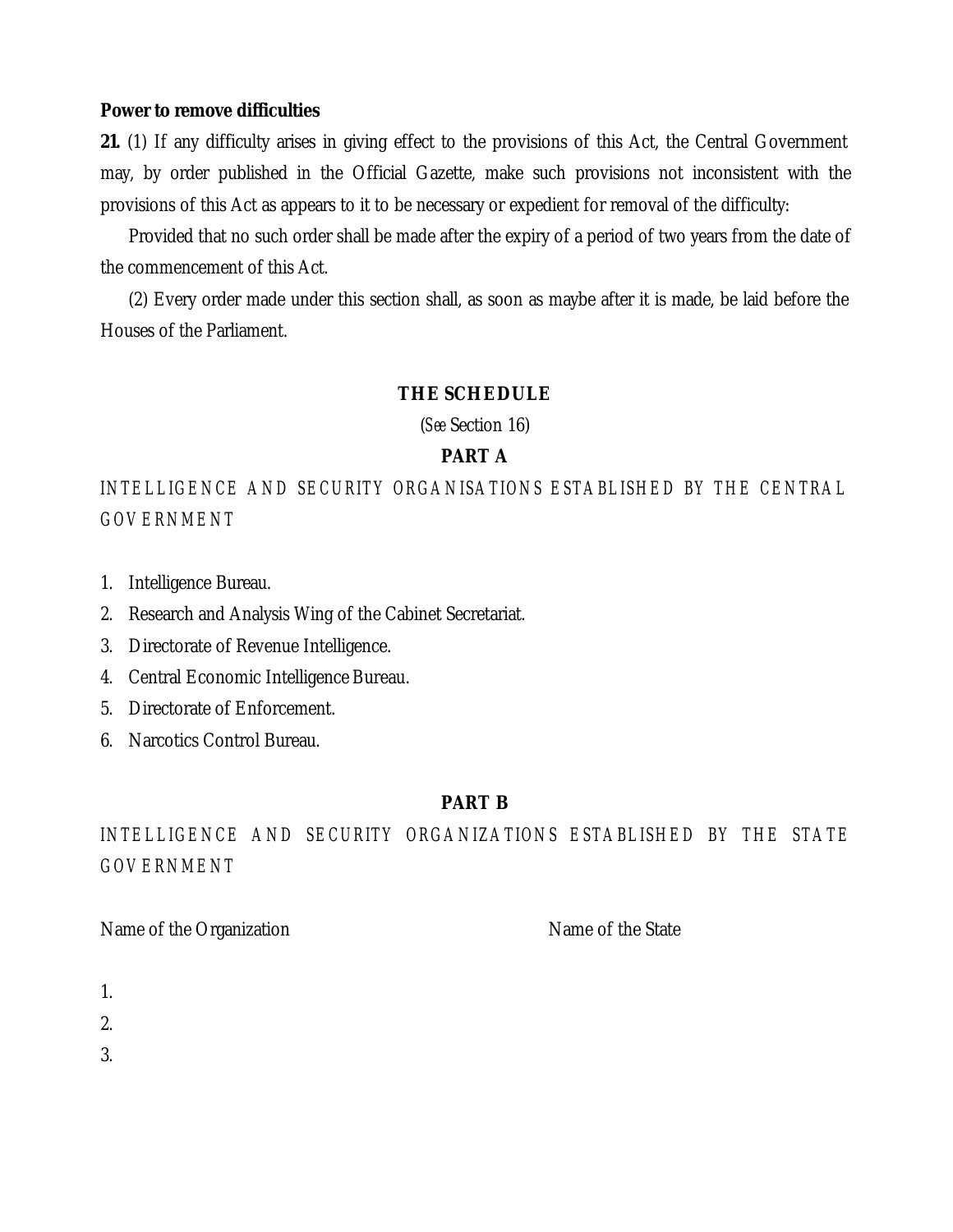# **STATEMENT OF OBJECTS AND REASONS**

The need to enact a law on right to information was recognized unanimously by the Chief Ministers Conference on "Effective and Responsive Government" held on 24<sup>th</sup> May 1997 at New Delhi. in the 38th Report relating to Demands for Grants of the Ministry of Personnel, Public Grievances and pension, the Parliamentary Standing Committee on Home Affairs recommended that the Government should take measures for enactment of such a legislation.

- **2.** In order to make the Government more transparent and accountable to the public, the Government of India appointed a Working Group on Right to Information and promotion of Open and Transparent Government under the Chairmanship of Shri H.D. Shourie. The Working group was asked to examine the feasibility and need for either full-fledged Right to Information Act or its introduction in a phased manner to meet the needs of open and responsive Governance and also examine the framework of rules with reference to the Civil Services (Conduct) Rules and Manual of Office Procedure. The said Working Group submitted its report in May 1997 along with a draft Freedom of Information Bill to the Government. The Working Group also recommended suitable amendments to the Civil Services (Conduct) Rules and Manual of Departmental Security instructions with a view to bring them in harmony with the proposed Bill.
- **3.** The draft Bill submitted by the Working group was subsequently deliberated by the Group of Ministers constituted by the central government to ensure that free flow of information was available to the public, while, *inter alia,* protecting the national interest, sovereignty and integrity of India, and friendly relations with foreign States.
- **4.** The proposed Bill is in accord with both article 19 of the Constitution as well as article 19 of the Universal Declaration of Human Rights.
- **5.** In our present democratic frame work, free flow of information for the citizens and non-Government institutions suffers from several bottlenecks including the existing legal frame work, lack of infrastructure at the grass root levels and an attitude of secrecy within the Civil Services as a result of the old frame work of rules. The Government proposes to deal with all these aspects in a phased manner so that the Freedom of Information Act became a reality consistent with the objective of having a stable, honest, transparent and efficient Government.
- **6.** The proposed Bill will enable the citizens to have an access to information on a statutory basis. With a view to further this objective, clause 3 of the proposed Bill specifies that subject to the provisions of this Act, every citizen shall have right to freedom of information. Obligation is cast upon every public authority under clause 4 to provide information and to maintain all records consistent with its operational requirements duly catalogued, indexed and published at such intervals as may be prescribed by the appropriate Government or the competent authority.
- **7.** The Bill seeks to achieve the above objectives.

The  $15<sup>th</sup>$  May, 2000

NEW DELHI VASUNDHARA RAJE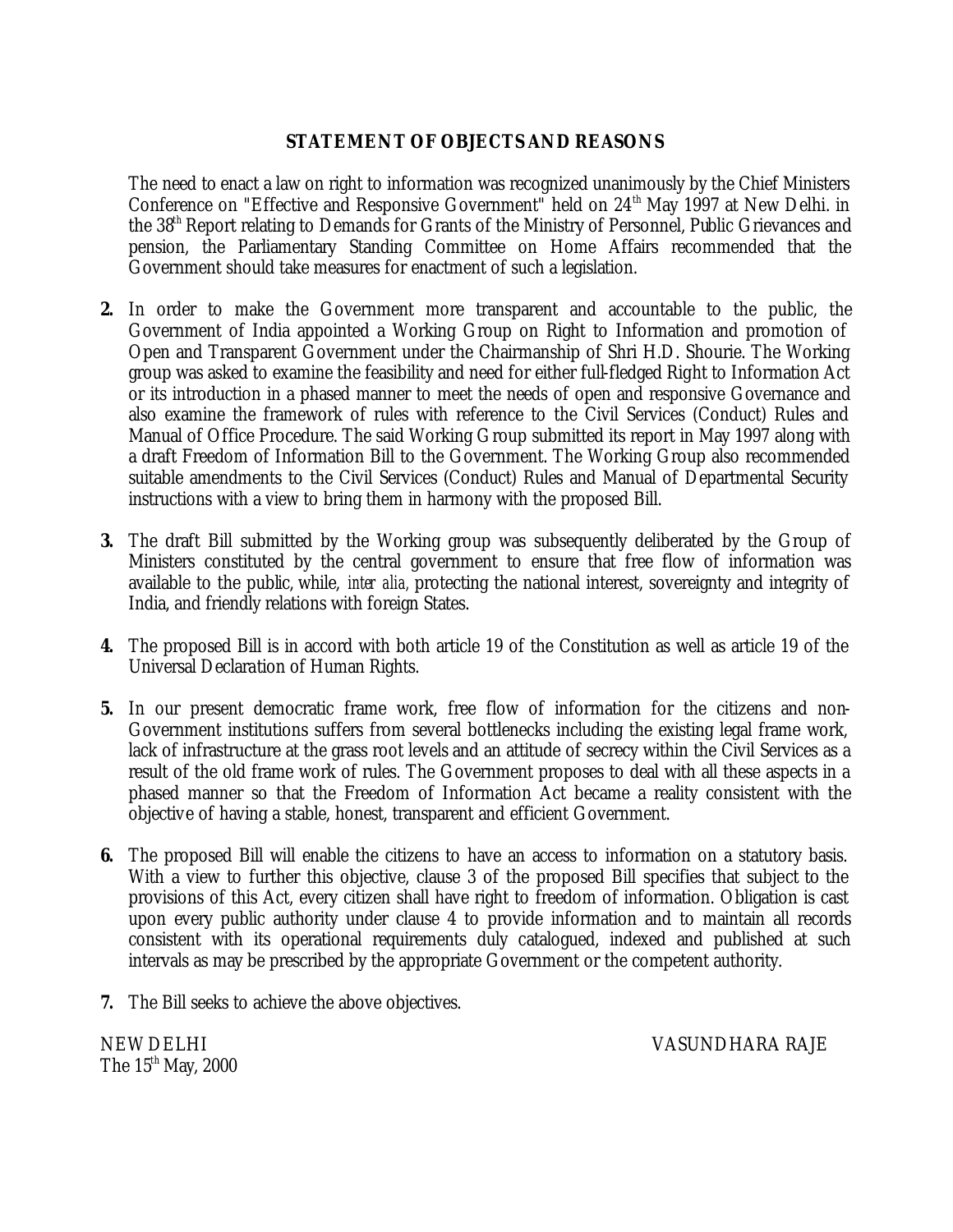# **PRESIDENT'S RECOMMENDATION UNDER ARTICLE 117 OF THE CONSTITUTION OF INDIA**

(Copy of letter No. 34011/1(s)/97-Estt.(B) dated 15<sup>th</sup> May, 2000 from Ms. Vasundhara Raje, Minister of State for Personnel, Public Grievances and Pension to the Secretary General, Lok Sabha)

The President, having been informed of the subject matter of "The Freedom of Information Bill, 2000", recommends the introduction and consideration of the said Bill in the Lok Sabha under Article 117(1) and (3) of the Constitution.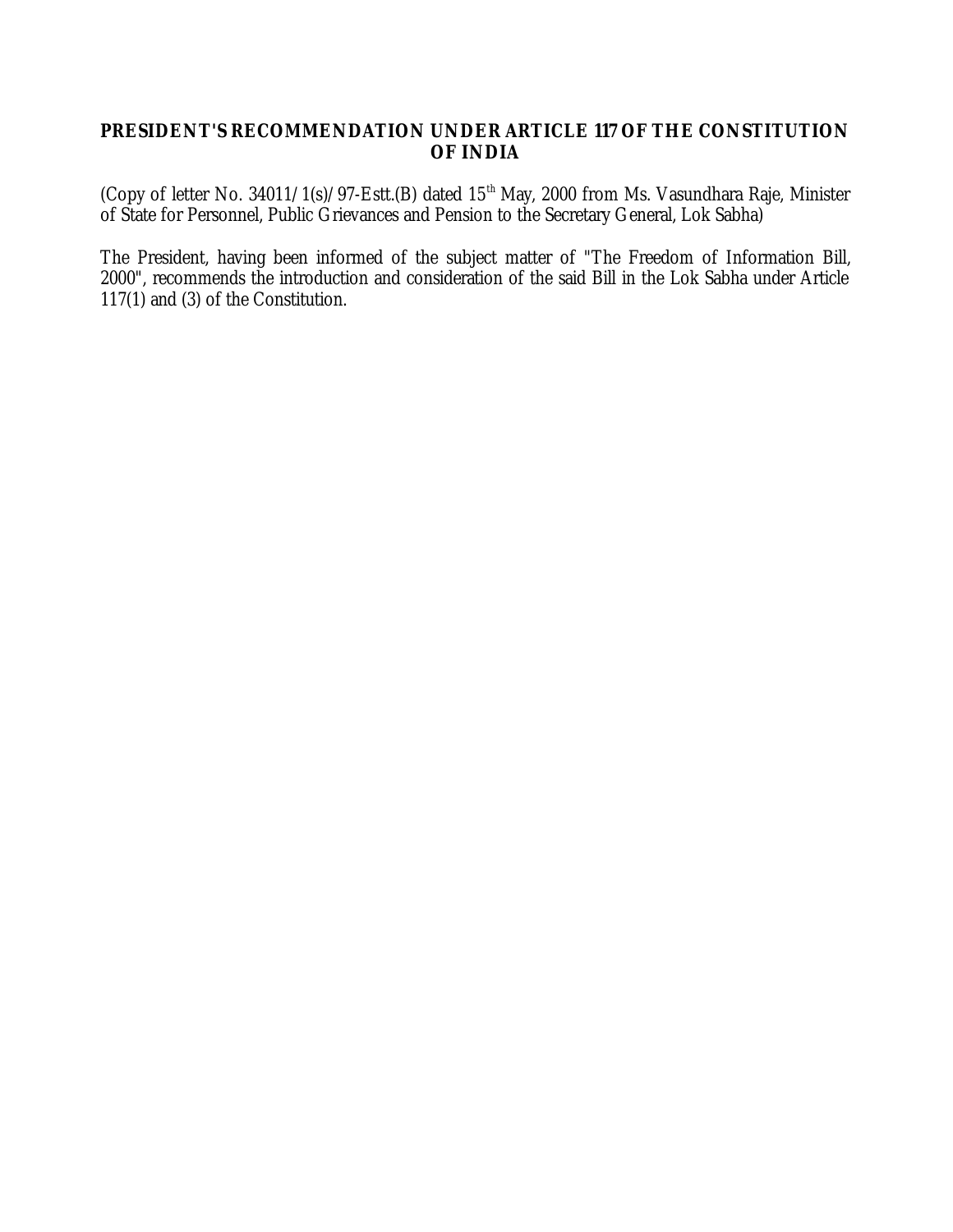# **FINANCIAL MEMORANDUM**

- 1. Sub-clause 1 of clause 5 of the Bill provides for appointment of one or more officers as Public Information Officers to deal with requests for information. It is expected that the various agencies be appointing some of their existing officers as the Public Information Officers for the purpose of this Act or redesignating the publicity or information officers as Public Information Officers. Only in a few cases, it might be necessary to create additional posts for this purpose. Thus, the manpower requirement in this regard arising from the legislation is expected to be met from within the existing sanctioned strength of the various agencies at the central and State level, all within the existing budget.
- 2. At this stage, it is not possible to give precise details of the expenditure to be incurred on material resources in terms of computers and other office equipment required for supply of information. However, the requirement of these items is likely to be met by the ongoing programmes for computerisation of operations in various agencies and any additional expenditure might be offset by recovery of fees for supply of information.
- 3. After the proposed Bill becomes an Act, a nodal Cell for finalisation of rules and instructions, guiding the States and reporting progress to Government shall have to be set up in the Ministry of Personnel, Public Grievances and Pensions under the Central Government. This Cell shall consist of one Joint Secretary, two Deputy Secretaries, two Senior Analysts and two conventional Sections. In addition, the personal staff of the above officers will also be appointed. An estimate recurring expenditure of Rs. 28 lakhs is likely to be incurred on the salaries of the officers and staff in the Cell.
- 4. The Bill does not involve any other recurring or non-recurring expenditure.